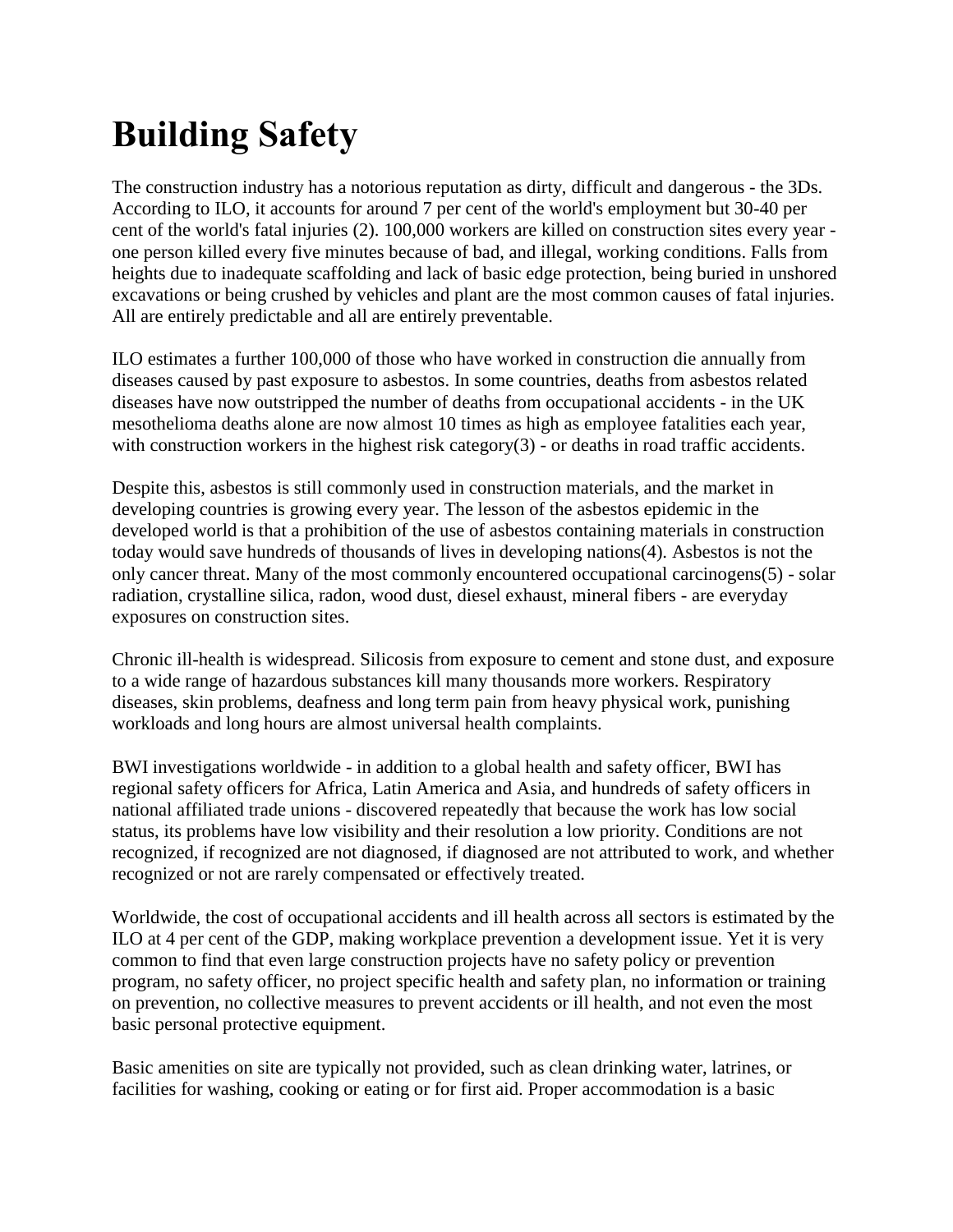problem and workers who migrate to the urban centers in search of day labor have no alternative but to live rough on the roadside or on the site. Malnutrition and diseases such as malaria, dengue, cholera and tuberculosis are widespread among construction workers and their families. This vulnerability is most extreme when whole families migrate from rural areas in search of work.

## **The union effect**

Concern about workplace health and safety is one of the principle reasons workers are attracted to unions, join unions and remain in unions (6). And there is clear evidence of a "union effect" on health and safety, with union organization capable of delivering workplace improvements through consultative procedures, information dissemination and training, the introduction of prohibitions on hazardous substances and processes and through the use of collective strength to resist dangerous conditions (7).

In many countries there is a legal requirement for those workplaces with more than 50 workers to establish a joint Health and Safety Committee, which has regulations covering its composition, authority and functions regarding record keeping and prevention of injuries and ill health.

The challenge is how to extend coverage to vulnerable groups of workers falling outside the scope of traditional protective measures. Construction has huge potential for poverty reduction, and the implementation of internationally recognized labor standards is of central importance in strategies to improve living and working conditions. The objective should be to make practical improvements in living and working conditions, and to address immediate needs pertaining to shelter, food and water, childcare and education, health and, above all, employment and decent work.

To obtain fairer, safer work, BWI uses strategies from the local, to the regional to the global, employing techniques from technical advice, to contract negotiations to high profile campaigns and collective, industrial, action.

### *Trade union safety reps*

*Trade union safety reps are aware of the risks in the workplace, and can work closely with workers and management to promote a working environment where hazards are identified, removed or properly controlled before problems occur.* 

*The legal or agreed functions of these trade union safety reps typically include:* 

 *Participation in the joint Health and Safety Committee and cooperation with the employer to promote the health and safety policy* 

- *Inspections, surveys, documentation, reports and recommendations*
- *Promotion of safe systems of work*
- *Investigation of accidents and ill health*

 *Information, training and communication with workers on health hazards and the risks of accidents, and the prevention measures to be taken, including basic induction training for new workers on site.*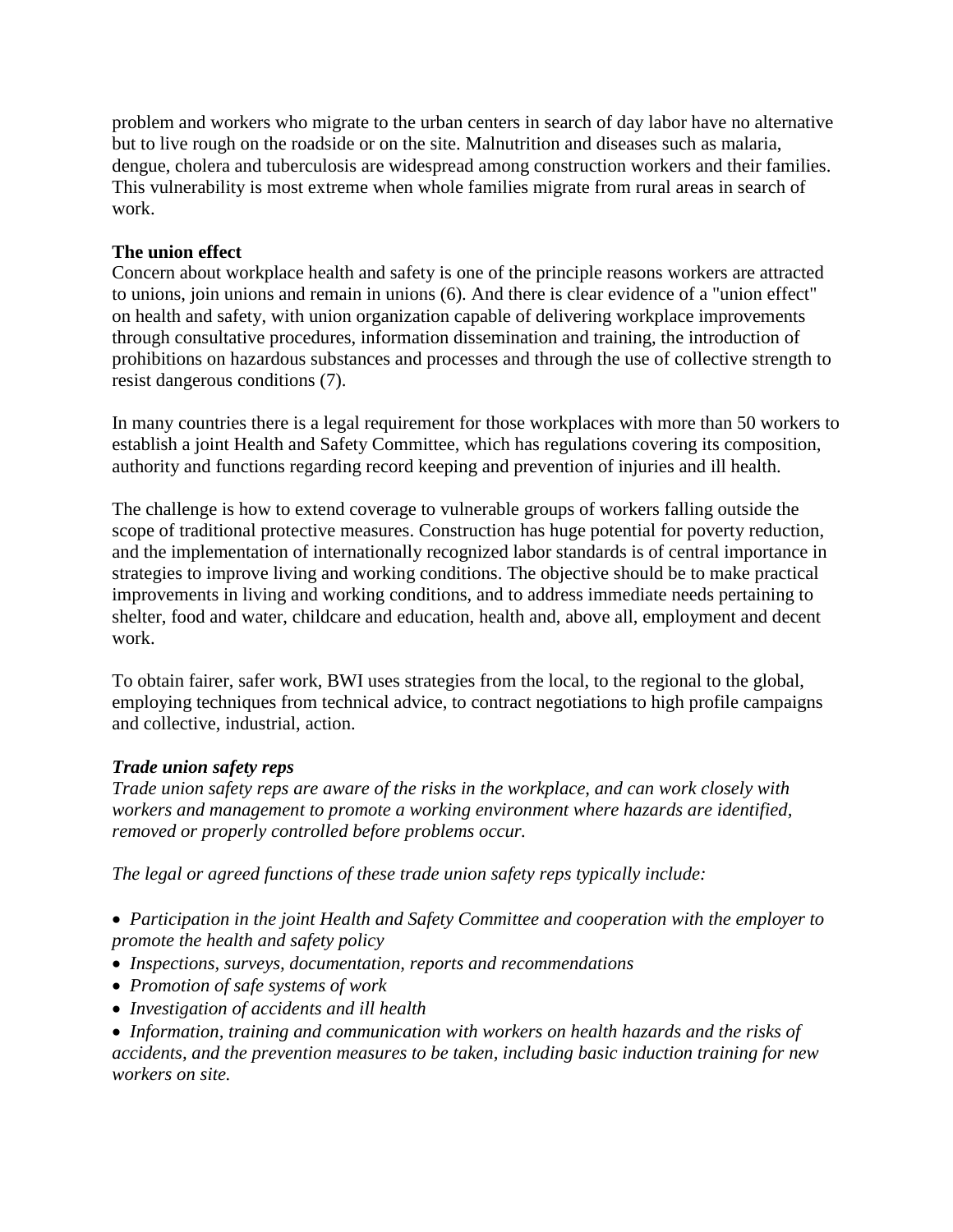*Representation of workers' interests, including upholding the right to refuse dangerous work without victimization.* 

### **The construction contract**

In a highly competitive market, the successful tender will frequently be the one that pays the lowest wages, does not provide safety equipment or have insurance coverage for accidents, and which has the largest proportion of informal workers, for whom no tax or social security is paid, and who are not covered in practice by any legal or social protection. This lowest price culture in competitive bidding is incompatible with health and safety.

Union negotiated contracts can readdress the balance, placing formal responsibility on the contractor to ensure employment and safety measures meet required standards. It is important to develop a process around the contract, which involves awareness raising for the client, contractor and employer, as well as for the workforce, and which puts in place agreed mechanisms for monitoring compliance.

Selection criteria for tenders should include previous performance on occupational health and safety (OHS) and the current approach. This should include not just the number of accidents, but: the volume and type of past output; OHS policy, budget, resources; the system and structure for managing health and safety; reporting system including near misses and statistics on accident performance; worker training, participation and consultation.

All bids should present a detailed health and safety plan before work starts. Project specific health and safety proposals should be required for addressing points in the tender. This should include a requirement to create and maintain a Health and Safety File, which includes the health and safety policy, risk assessments and performance data.

There is a need for capacity building not only in the area of national procurement policies and procedures, but also in the construction industry more broadly, since the capacity to implement legislative requirements and good contract compliance is often very weak among clients, employers, contractors and engineers. Training will be required for site supervision staff to ensure that labor laws are observed. This requires broad capacity building, in the construction sector generally. Legislation exists, but it needs to be promoted and applied in practice. There is a need to convince all those involved of the benefits of compliance. This means stakeholder workshops, training and the availability of tools for implementation, such as good contract documents, checklists, indicators and guidance documents.

The capacity building program should target:

 Departments of Labor, including the Health and Safety Authority and the Department of Social Security, as well as other relevant government ministries departments and agencies, such as Public Works, Roads, Water

• Contractors' associations in the public and the private sector, including associations of small contractors and community contractors

- Construction and Building Materials Trade Unions
- Professional institutions, universities and training colleges. It is important to broaden the capacity of the consulting and supervising engineers to monitor compliance with labor standards.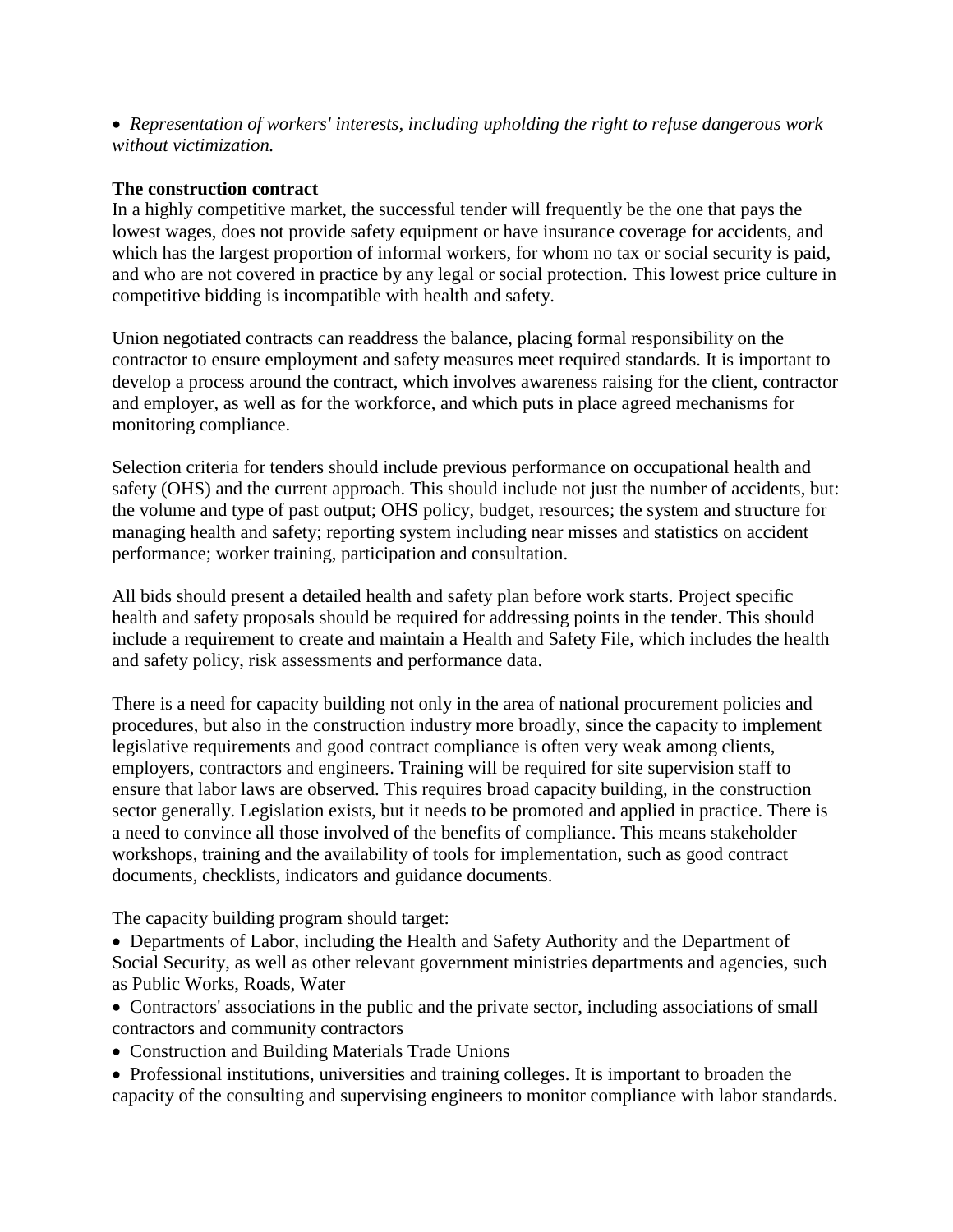Through stakeholder workshops and the assessment of the legislative and policy framework, relevant agreements as well as current site practice, it can be determined what risks are most important and which labor standards need to be prioritized. It is crucial to determine and agree upon relevant labor standards, procedures for enforcement and mechanisms for collaboration at an early stage of the project.

Once this has been agreed, specific clauses relating to labor standards and conditions of work can be included in the contract language. Because contract clauses frequently express only an intention to do something, more details and specifications must be provided in other documents that form part of the contract such as the Bill of Quantities. This can make safety and other employment provisions legally enforceable through the contract. Detailed specifications are needed to accurately cost and implement standards and verify compliance.

The costs of implementing labor standards can include: protective measures such as the provision of collective and individual protection from accidents and ill health; protective clothing; provision of basic services such as water supply and sanitation; social security and insurance costs; capacity building and training; consultation, facilitation and promotion costs; equal opportunity costs and transactional costs, including dialogue and verification or monitoring.

The increased costs associated with improved health and safety provisions and social security contributions for all workers can be financed through higher bids from the contractors. Similarly, indirect cost associated with meetings, training and record keeping can be incorporated as prime, base budget, costs. By including these costs in the overall budget for the project and making them part of the project specifications, they are taken out of competition.

It is important to have a robust monitoring system, with clear roles and responsibilities. Workers need to be informed about the rights and benefits to which they are entitled. A clause in the formal contract should require the contractor to display notices informing workers of the rights and conditions of work stipulated in the contract Site meetings should include review on-theground compliance.

### **International Labour Standards**

The real life problems faced by workers in the construction industry are comprehensively addressed by the International Labor Standards of the ILO (9). Implementation of these International Labor Standards is a key step towards fulfilling development objectives. Decent Work, that is to say fair wages, good working conditions, and equitable opportunity for waged employment are basic elements of any credible poverty reduction strategy.

The International Labor Conference of 1998 unanimously adopted the ILO Declaration of Fundamental Principles and Rights at Work. This Declaration makes observance of certain fundamental labor rights an obligation for all 175 Member States of the ILO. These rights, known as the Core Labor Standards and defined in eight ILO Conventions, cover four areas. These are freedom of association and the effective recognition of the right to collective bargaining, the elimination of forced or compulsory labor, the abolition of child labor and the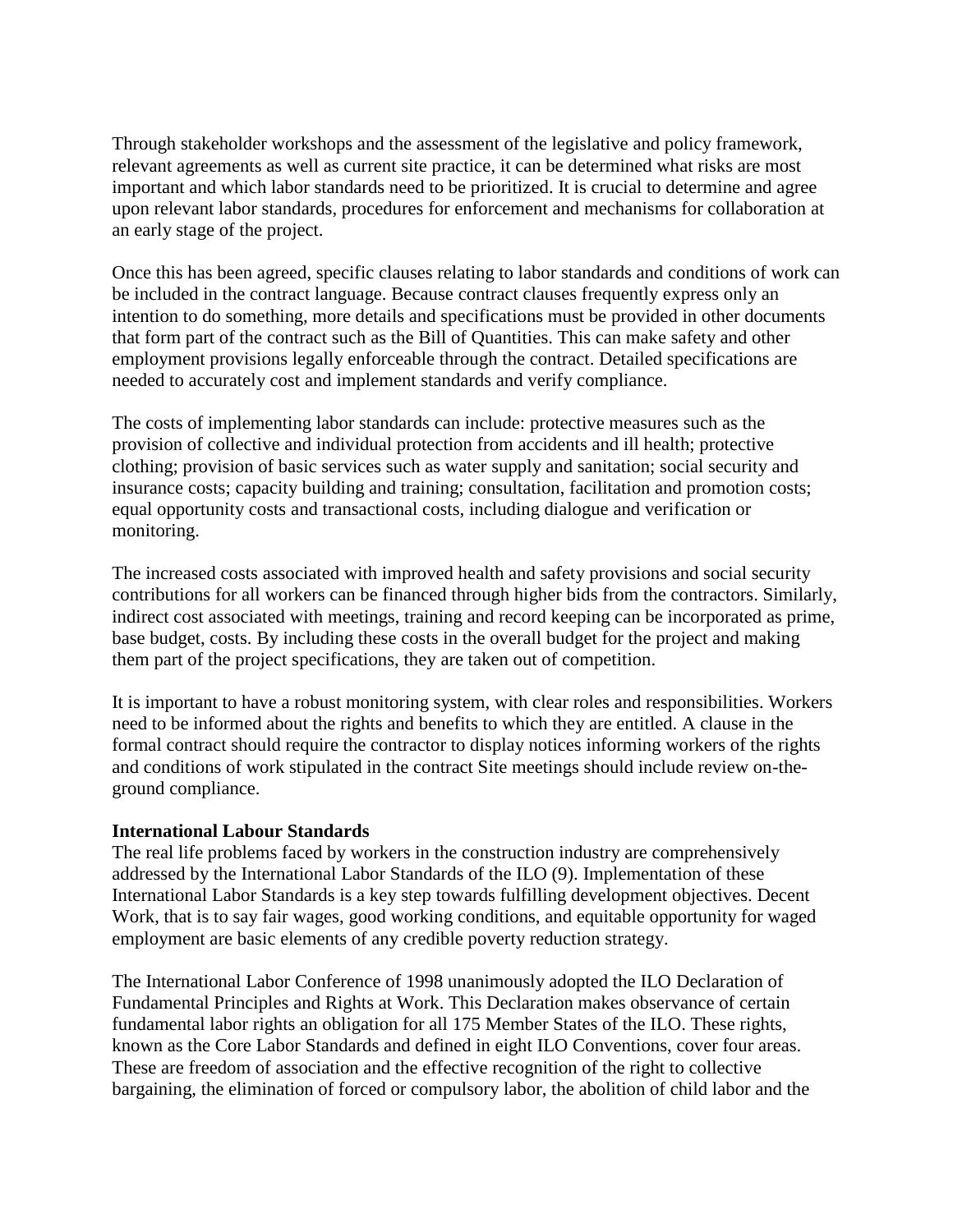elimination of discrimination in respect of employment and occupation. The Declaration commits the Member States to respect and promote these principles and rights, whether or not they have ratified the relevant Conventions.

The Declaration makes it clear that these rights apply to all people in all States - regardless of the level of economic development. It particularly mentions groups with special needs, including the unemployed and migrant workers. It recognizes that economic growth alone is not enough to ensure equity, social progress and to eradicate poverty. The eight core ILO Conventions define basic workers' rights and are considered to be a mutually supportive package. The Conventions stipulating the freedom of association and the right to collective bargaining are recognized to be important tools for the effective implementation of other human rights and labor standards.

The fundamental principles and rights provide benchmarks for responsible business conduct, and are incorporated into the ILO Tripartite Declaration of Principles concerning Multinational Enterprises and Social Policy. The OECD Guidelines for Multinational Enterprises emphasize the principles and rights found in the ILO Declaration and the UN Global Compact promotes them as universal values to be achieved in business dealings around the world. A growing number of private sector codes of conduct and similar initiatives also refer to the fundamental principles and rights at work.

Yet there is strong resistance to a worker voice on safety and other employment issues. The 2006 annual survey of trade union rights violations published by the International Confederation of Free Trade Unions detailed abuses worldwide(8). It reported 115 trade unionists were killed in the course of one year and almost 10,000 were dismissed for carrying out legitimate trade union activities.

## **Other International Labor Standards**

General health and safety and industry specific International Labor Standards are also relevant. In the absence of suitable laws or enforcement measures, these standards, together with the core labor standards, are frequently used by BWI and its affiliates as a minimum rights baseline in contract, industry and government level health and safety negotiations.

Most important of these are ILO Convention 167 Safety and Health in Construction (1988) and Convention 94, the Labor Clauses (Public Procurement) Convention. These Conventions, with their accompanying Recommendations, and Codes of Practice, set out basic principles that need to be observed to ensure health and safety of construction workers and to protect those working on public contracts.

The principle relevant safety conventions, guides and codes are:

- C155 Occupational Health and Safety 1981;
- C167 Safety and Health in Construction 1988;
- C121 Employment Injury Benefits Convention, 1964 (amended in 1980); .
- List of Occupational Diseases Recommendation 2002 (R194);
- C161 Occupational Health Services;
- C162 Work with Asbestos;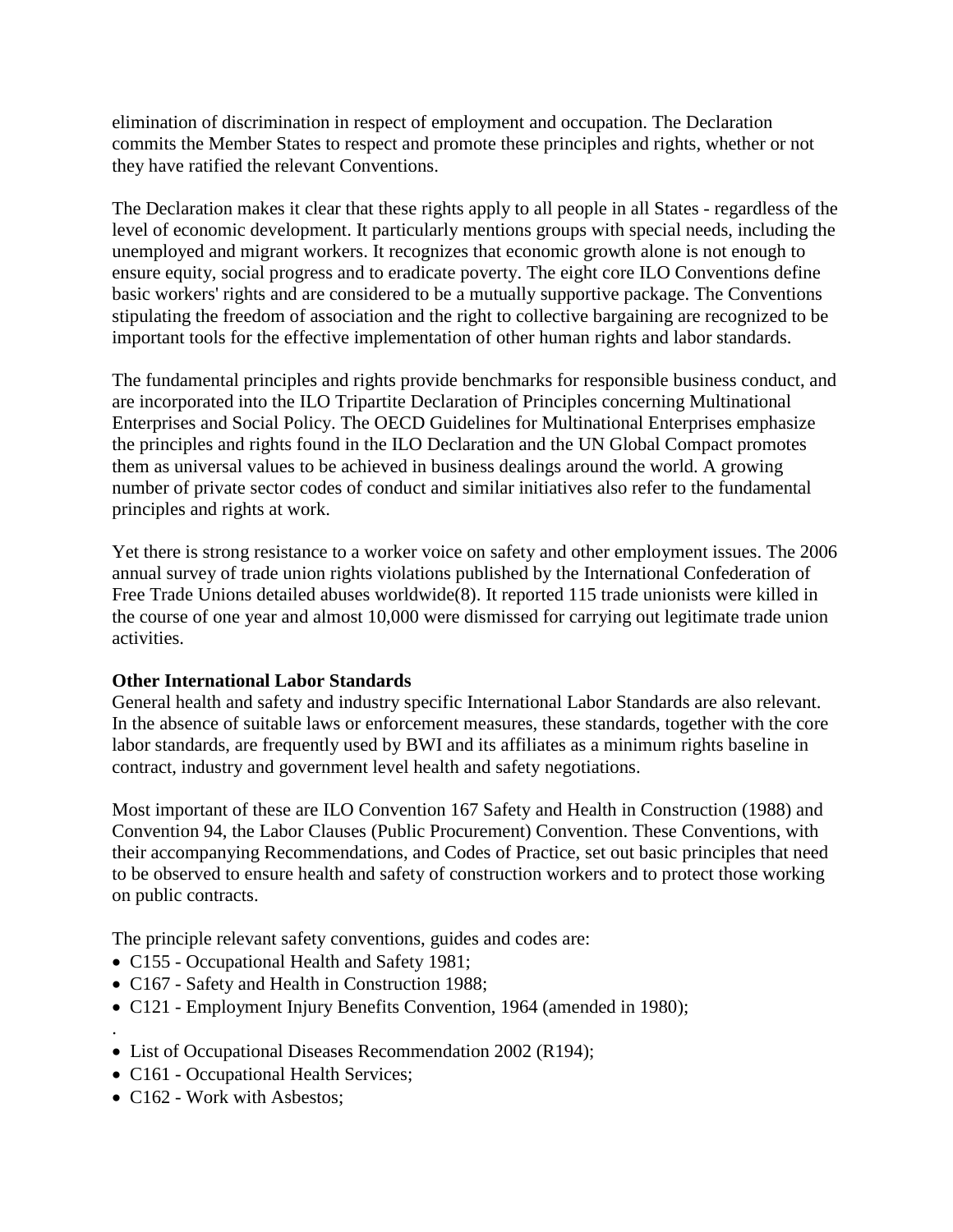- Guidelines on Occupational Safety and Health Management Systems (ILO OSH 2001);
- Prevention of HIV AIDS (ILO Code of Practice on HIV AIDS and the World of Work 2001).

Convention 155 can be considered as the framework for occupational health and safety law at national and at enterprise level. It contains fundamental principles on safety policies, work organization and prevention of injuries and ill health. It also has a Protocol (2002), which outlines requirements for the Recording and Notification of occupational accidents and diseases.

Convention 121, the Employment Injury Benefits Convention, 1964 (amended in 1980) and the List of Occupational Diseases Recommendation 2003 (R194) deal with the recognition and compensation of occupational accidents and diseases.

The main provisions of Convention 167, Safety and Health in Construction, are:

- There should be cooperation between employers and worker to promote safety and health at construction sites
- The most representative organizations of employers and workers shall be consulted on the measures to be taken and have a duty to comply
- The principal contractor is responsible for coordinating the prescribed safety and health measures and for ensuring compliance with such measures
- Personal protective equipment and clothing shall be provided by the employer without cost to the workers,
- Employers must also provide first aid, drinking water and separate sanitary and washing facilities
- Workers must be informed of potential safety and health hazards to which they may be exposed and must be trained in their prevention and control
- Workers have the right to remove themselves from imminent danger and the duty to so inform the supervisor.

The Convention also provides technical specifications for the prevention of accidents and work related ill health, and is accompanied by a Recommendation and a Code of Practice, both of which provide comprehensive guidance on the principal hazards of the industry and the measures which should be taken to minimize them.

There is one key International Labor Standard which is almost never respected. That is the right to refuse dangerous work without victimization, which is contained in Conventions 155 and 167.

Because of the very informal employment and labor practices in construction, unorganized workers regularly face a choice between doing a dirty and dangerous job or having no job at all. The right to refuse, a basic human right, is a test of democracy and dignity in the workplace. Respecting this right would reduce the number of fatal accidents and major injuries at work substantially.

Sustainable development in construction includes a clear and strong component on prevention of risks to the safety and health of the workforce. The recent ILO Guidelines on Safety and Health Management Systems (10), as well as the Global Reporting Initiative (11) and an ever-growing number of voluntary Corporate Social Responsibility systems are integrating management of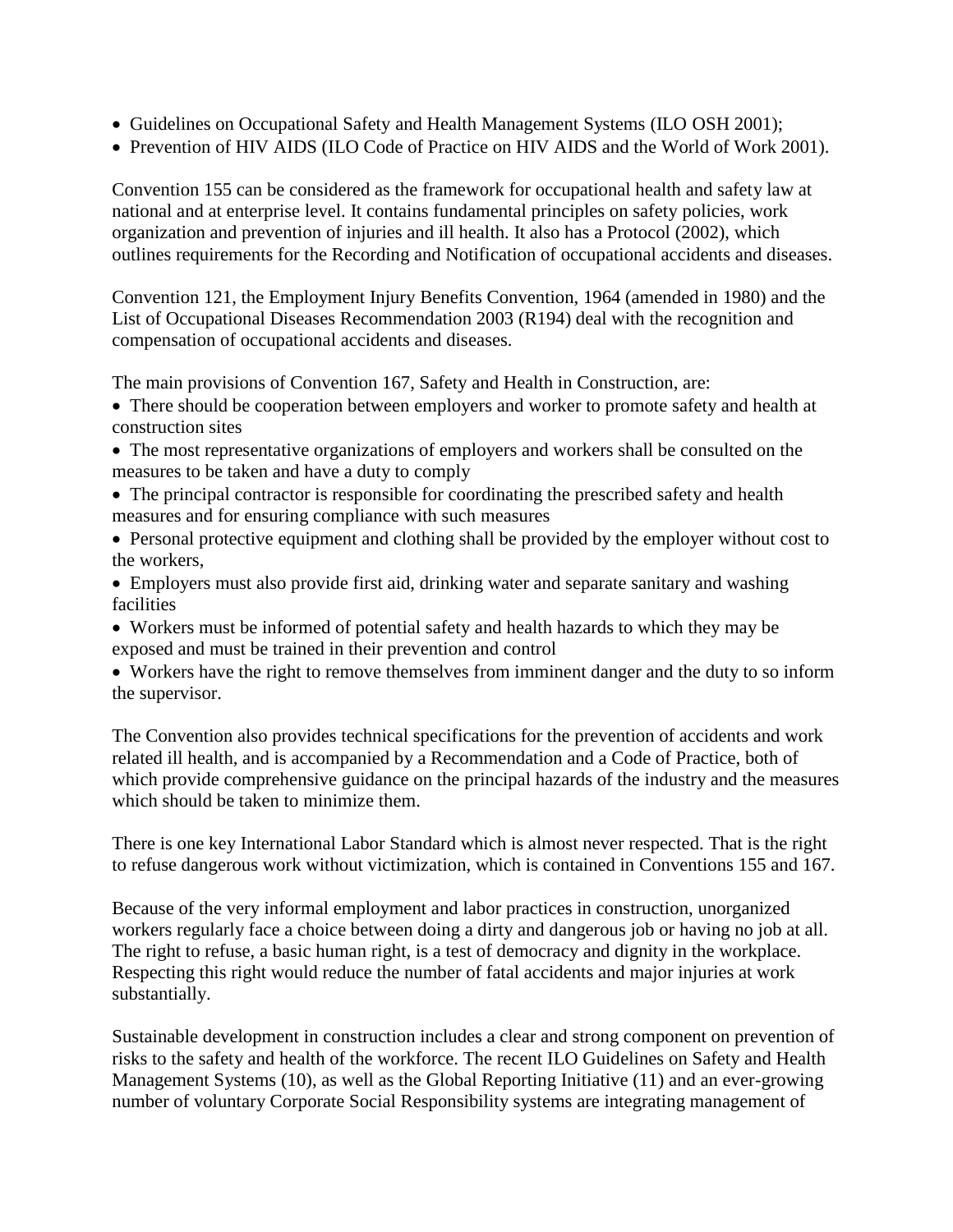occupational health into businesses management systems in all sectors.

Health and safety at work is very clearly a development issue, and there should be close cooperation between governments, employers and workers on prevention.

#### *Standard response*

*International Labor Standards improve project management and contract compliance.* 

 *Labor standards should be included in the Standard Bidding Documents (SBD), Works Contracts, Standard Contract Documents and Technical Specifications Documents prepared nationally in procurement law.* 

 *Procuring entities must ensure that Labor Clauses on fair wages, health and safety and social security are incorporated into works contracts and enforced by contract managers. The draft standard tender documents should contain these provisions.* 

 *There should be a clause on desirability of using labor intensive contracts wherever technically feasible and cost effective.* 

 *Costs of Labor Standards should be taken out of competition and addressed as prime costs in the contract and priced in the Bill of Quantities.*

 *Develop procurement manuals based on national procurement laws and SBDs and contract documents should be available for use by ministries, departments and agencies. Guidelines and good, modernized SBDs are essential tools to apply the law and for good contract compliance and project management.* 

 *A capacity building program should be introduced to address immediate needs, and to develop a long term capacity building program.* 

### **REFERENCES**

1[.ILO "Decent work"webpages](http://www.ilo.org/public/english/decent.htm)

2[.Global Estimates of Fatal Work Related Diseases and Occupational Accidents, World Bank](http://www.ilo.org/public/english/protection/safework/accidis/globest_2005/index.htm)  [Regions 2005, ILO](http://www.ilo.org/public/english/protection/safework/accidis/globest_2005/index.htm)

3.Treasure T, Waller D, Swift S and Peto J. Editorial. Radical surgery for mesothelioma. The epidemic is still to peak and we need more research to manage it. British Medical Journal, volume 328, pages 237-238, 2004.

4.Joseph LaDou. The asbestos cancer epidemic. Environmental Health Perspectives, volume 112, number 3, pages 285-290, 2004.

5.Kauppinen T and others. Occupational exposure to carcinogens in the European Union. Occupational and Environmental Medicine, volume 57, pages 10-18, 2000. Carex: Carcinogenic exposure information for Great Britain . Carex webpages

6.When it comes to health and safety, your life should be in union hands Rory O'Neill, [Labour](http://www.ilo.org/public/english/dialogue/actrav/publ/126/neill.pdf)  [Education, vol.126, April 2002.](http://www.ilo.org/public/english/dialogue/actrav/publ/126/neill.pdf)